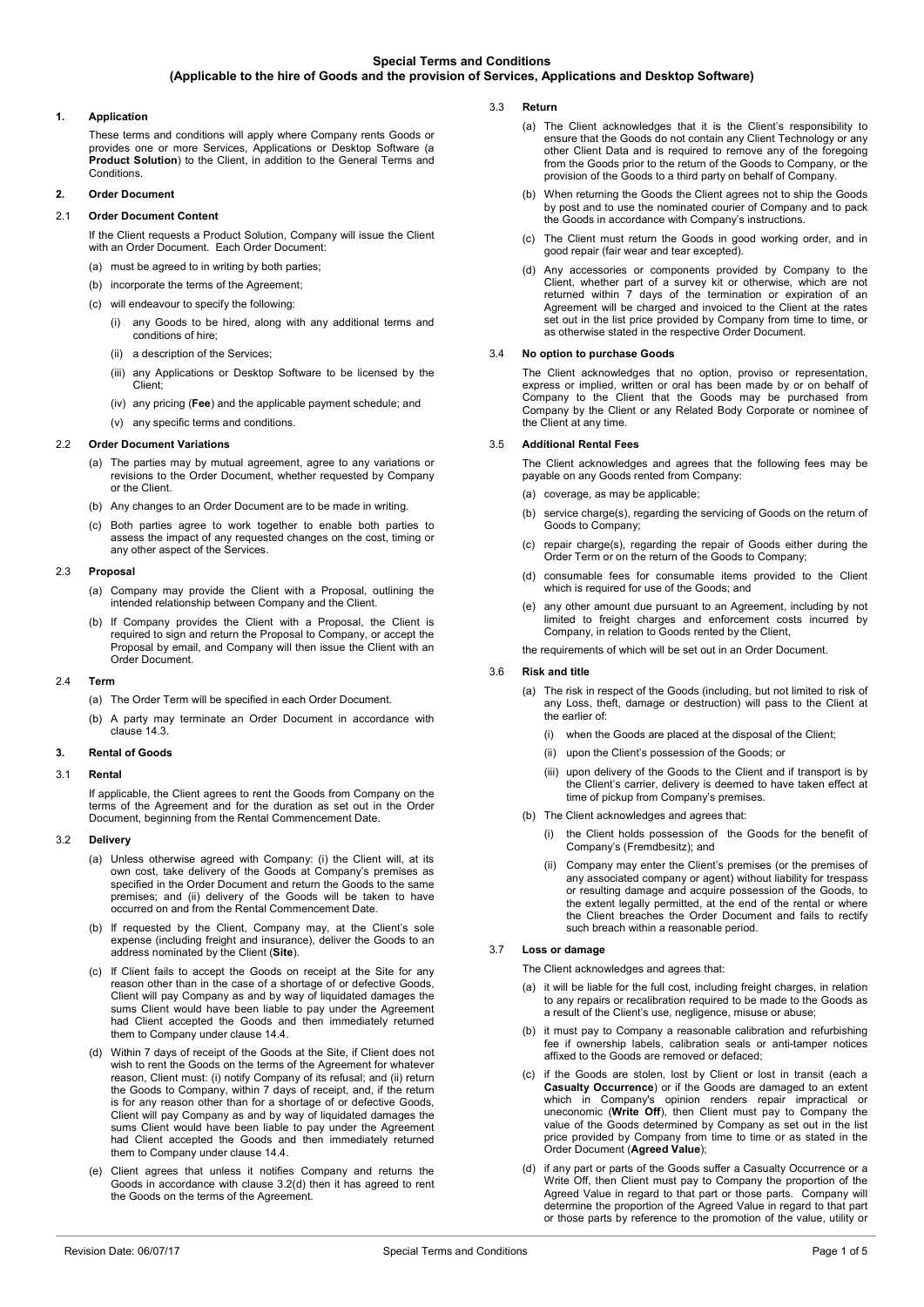other relevant measure of the Goods which has suffered the Casualty Occurrence or Write Off and will inform Client in writing of the basis of its calculation;

- <span id="page-1-0"></span>(e) if the Goods are damaged (excluding normal wear and tear) but are not a Write Off, then Client will indemnify Company for all loss and damage caused, including but not limited to the costs of ensuring that the Goods are restored to a condition satisfactory to Company;
- (f) the amount required to be paid under clauses [3.7\(c\),](#page-0-1) [3.7\(d\)](#page-0-2) or [3.7\(e\)](#page-1-0) must be paid by Client to Company, unless Client is not legally responsible for (*hat nicht zu vertreten)* the Casualty Occurrence or Write Off, on the next payment date after the Casualty Occurrence or Write Off or the last day of the Order Term, whichever occurs first;
- <span id="page-1-1"></span>(g) upon payment of the Agreed Value as required under clauses [3.7\(c\)](#page-0-1) or [3.7\(d\)](#page-0-2) the Agreement will terminate in respect of the Goods or the part or parts of the Goods which suffered the Casualty Occurrence or Write Off. The Agreement will continue in respect of the remainder of the Goods (if any) at a revised rent calculated by Company having regard to the proportion of the value, utility or other relevant measure of the Goods which has not suffered the Casualty Occurrence or Write Off. The revised rent will be advised by Company to Client in writing.
- (h) any termination of the Agreement under clause [3.7\(g\)](#page-1-1) will not prejudice any right or remedy of Company in respect of any antecedent breach by Client under the Agreement;
- (i) if the Goods are damaged or lost, as a result of a culpable conduct by the Client (or its Personnel), the Client must continue to pay the Fees until the Goods have been repaired or the Agreed Value is paid by the Client; and
- <span id="page-1-2"></span>(j) if the Goods are damaged or lost, Client must: (i) notify Company within 7 days of such loss and damage occurring, and in the event of full loss, give details of all or any action taken to recover the Goods and actions taken to report the loss including the filing of a police report (as the case may be); and (ii) return to Company within 7 days any accessories to the Goods lost or damaged, otherwise Company shall be entitled to invoice Client for the accessories at the list price published by Company in accordance with clause [3.3\(d\).](#page-0-3)

#### 3.8 **Insurance**

The Client acknowledges and agrees that the Client may be required to hold and maintain insurance coverage in respect of the Goods.

#### **4. Coverage**

- (a) Any requirements, conditions and cost of coverage provided by Company (or its sub-contractors or agents) will be set out in the Order Document or as otherwise provided by Company to the Client.
- (b) When hiring certain Goods the Client may be given the option of paying a cover charge to cover against the risk of down hole loss or damage to the Goods (**Cover Charge**). If applicable, the Cover Charge rate will be stated on the Order Document and will be payable in instalments as agreed in writing with Company.
- (c) If applicable, Clients who wish to elect to pay the Cover Charge must notify Company in writing and Company shall reflect this decision on the Order Document.
- (d) If applicable, Company reserves the right to refuse to accept an election for a Cover Charge if:
	- (i) any debt remains outstanding by Client to Company; or
	- (ii) a claim has already been made in respect to any Goods rented by Client.
- (e) If applicable, and if the Client elects to pay the Cover Charge over Goods, Company agrees to release Client from any requirement to indemnify Company for any loss and damage which occurs to those Goods (including accessories hired) while in use down hole, on the following conditions:
	- (i) if the Goods are lost down a hole, Client must make reasonable attempts to retrieve the Goods and Client must return any accessories to the Goods lost to Company to mitigate the loss. Company will not indemnify Client for any accessories or Goods which have not been lost or damaged, but which are not returned to Company;
	- (ii) Client must notify Company in writing of any loss or damage of the Goods, within 14 days of such loss or damage occurring; and
	- (iii) the loss or damage must not have been caused by:
		- (A) Client opening, tampering or using the Goods in a manner which is inconsistent with its intended use;
		- (B) Client utilising the Goods with any associated running gear when damage to the running gear existed;
		- (C) Client failing to operate or maintain the Goods in accordance with any operating instructions provided by Company; or
- (D) Client continuing to use the Goods when damage to the Goods exists.
- (f) If any Goods which have been reported lost down hole are subsequently retrieved or found by Client, Client will be responsible for the Fee in respect of the Goods for the period between the date the Goods were declared lost and the date the Goods are subsequently found or retrieved.

#### **5. Services**

#### 5.1 **Services**

- (a) If requested, Company agrees to provide the Services to the Client in accordance with the terms of the Agreement and as otherwise set out in the respective Order Document.
- (b) Company agrees to provide the Services to the Client at the Site(s), as set out in the Order Document.

### 5.2 **Relationship**

The parties' relationship is one of principal and independent contractor, not employer and employee, agency or partnership.

## 5.3 **Scope**

- (a) The parties agree that the precise scope of the Services provided by Company will be as set out in the respective Order Document.
- (b) If the Client wishes to add any additional Services it must enter into a separate Order Document in relation to those Services.
- (c) Subject to any terms that may be set out in the Order Document, Company is not subject to the direction or control of the Client as to the manner in which the Services are completed.

#### 5.4 **Outside Scope**

Any services provided to the Client by Company which are not expressly included in the Services (**Additional Services**) and have not been included in the Fee, will be charged to the Client in accordance with Company's Rate Card, unless otherwise agreed to by the parties in writing.

### 5.5 **Subcontractors**

Company can delegate the performance of any of the Services to any of its subcontractors, at its discretion, provided that it contractually obliges those subcontractors to confidentiality obligations which are at least as onerous as the obligations of confidentiality in claus[e 10.3](#page-2-0) and the Company remains liable to the Client for the performance of the Services.

### 5.6 **Service limitations**

The Client acknowledges and agrees that:

- (a) Company's ability, and obligation, to provide the Services is subject to the Client complying with its obligations under claus[e 8.1](#page-2-1) and any other limitation or exclusion set out in the Agreement;
- (b) unless otherwise agreed in writing, the cost of consumables, replacement parts, hardware, software, network upgrades and any associated services are outside the scope of the Services and are the full responsibility of the Client;
- (c) unless otherwise agreed in writing, any server upgrades, network device maintenance and upgrades and software maintenance and upgrades are outside the scope of the Services;
- (d) Company cannot promise that the Services will be uninterrupted, error-free, or completely secure; and
- (e) there are risks inherent in internet connectivity that could result in the loss of the Client's privacy, Confidential Information and property.

#### 5.7 **Access**

Company may access and use Client Data for the purposes of testing and developing the Services, provided that it is on anonymous basis and not attributable to Client.

#### **6. Applications and Desktop Software**

- (a) If applicable, Company grants to the Client a licence to certain Applications or Desktop Software the details of which will be set out in an Order Document.
- (b) The Client acknowledges and agrees that the Applications and Desktop Software may be subject to additional terms and conditions, and the Client must comply with those terms and conditions notified to it from time to time (including, but not limited to, the terms and conditions of terms of insurance in respect of the Goods and Third Party Licenses).
- (c) Applications may be provided to the Client as a service via an internet portal accessible application using login details applicable to the Licensee. The Client agrees to treat those login details as Confidential Information.

### **7. Third Party Content**

The Client acknowledges and agrees that: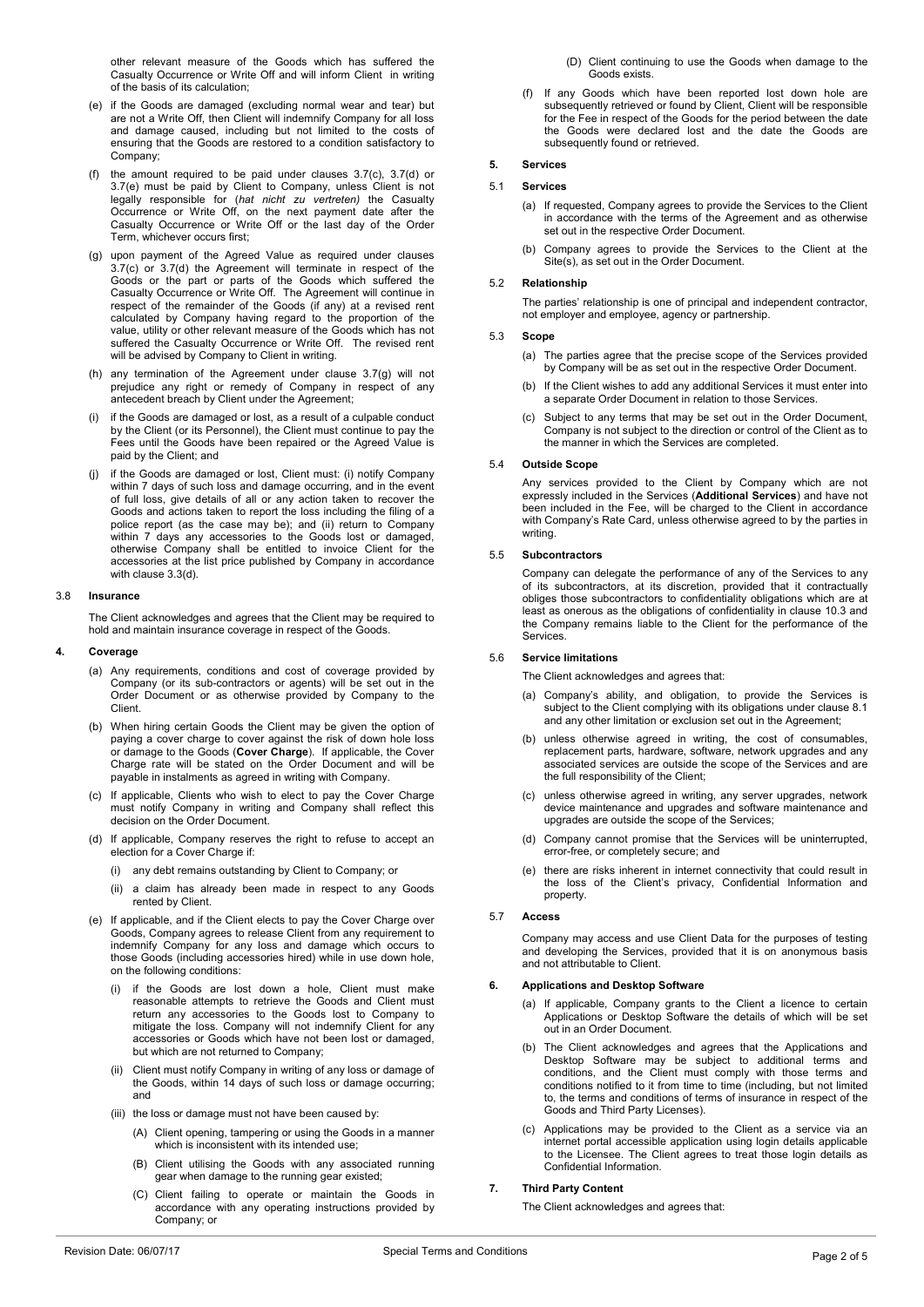- (a) Third Party Content may be utilised in connection with an Agreement (including as part of the Applications, the Desktop Software, the Services or the Additional Services);
- (b) Third Party Content may be subject to Third Party Licences;
- (c) it must fully comply with the terms and conditions of all Third Party Licences notified to the Client from time to time; and
- (d) Company has no control over the content or performance of any Third Party Content.

### **8. Obligations and covenants**

#### <span id="page-2-1"></span>8.1 **General obligations and covenants**

The Client must, and must ensure its Personnel, in addition to any other Client obligations set out in the applicable Order Document):

- (a) provide Company with all reasonable information and access to its premises, Sites, computer and network systems in order for Company to provide the Services in accordance with the terms of the Agreement;
- (b) if required, provide adequate conditions for Company's personnel at the Client's premises and Sites, including, but not limited to, workspaces, heating, lighting, ventilations, electric current and outlets, internet and long-distance telephone access;
- (c) promptly notify Company of any event or incidents that is likely to or will impact on the provision of the Services or any other obligation of Company (including but not limited to any Exceptional Circumstances);
- <span id="page-2-3"></span>(d) hold all licenses and authorisations (including import, export and radiation source licences) required by Law anywhere in the world where the Client imports, possesses or uses the Goods, Applications or Desktop Software;
- <span id="page-2-6"></span>(e) if applicable, at all times keep and maintain the Goods properly serviced, in proper working order and condition, including but not limited to regular required maintenance of any diesel engines and lubrication to bearings and ensure that records are maintained for the operational time of the Goods and make those records available to Company within 2 days of receiving a request to do so;
- (f) keep the Goods at the premises authorised by Company unless written permission has been obtained from Company to relocate the Goods elsewhere;
- (g) use the Goods, Applications and Desktop Software carefully and properly and comply in all respects with the instructions and recommendations of Company;
- (h) permit Company and its Personnel, to enter the premises of the Client at all reasonable times after notification by Company in order to inspect the Goods;
- (i) keep the Goods in a safe place;
- (j) not modify or repair the Goods, Applications or Desktop Software without written consent from Company;
- (k) not use the Goods, Applications or Desktop Software for any illegal purpose and must comply in all respects with all applicable Laws reasonably necessary for the safe and lawful operation of the Goods, Applications and Desktop Software;
- (l) not place, or allow to be placed, on the Goods any plates or marks that are inconsistent with the ownership of Company;
- (m) notify any person seizing or claiming an interest in the Goods of the ownership of Company and must give immediate written notice to Company of such seizure or claim;
- (n) not without Company's prior written consent: (i) agree, attempt, offer or purport to sell, assign, sublet, lend, pledge, mortgage, let on hire or otherwise part with or attempt to part with the personal possession of or otherwise deal with the Goods; or (ii) allow any encumbrance, charge or lien of any kind to arise or remain on the Goods or any part of the Goods; or (iii) conceal or alter the Goods or make any addition to the Goods except as requested by Company;
- (o) promptly notify Company of any event that is likely to or will impact on the condition or operation of the Goods or the provision of the Services, Applications or Desktop Software;
- (p) take sole responsibility for Client Data including back-ups; and
- (q) comply with any reasonable direction of Company in relation to the **Agreement**

### 8.2 **Acknowledgement on Outputs**

The Client must acknowledge on all Outputs (and any accompanying documentation) that:

- (a) such Outputs are confidential; and
- (b) Company will not, subject to clause 12.2 and unless otherwise provided by mandatory statutory requirements, be liable in any way for any Loss arising from any error, inaccuracy, incompleteness or other defect in the Outputs.

#### <span id="page-2-2"></span>**9. Fee and Payment**

### 9.1 **Payment**

The Client agrees to pay Company all Fees under the Agreement.

### 9.2 **Expenses**

The Client acknowledges and agrees that, in addition to the Fees, the Client may be required to pay for any expenses incurred by Company including but not limited to reasonable travel, including flights, and accommodation expenses, as set out in the Order Document. Company agrees to provide the Client with a copy of such expenses, on request.

### <span id="page-2-5"></span>9.3 **Late or non payment of invoices**

If the Client defaults in paying an invoiced amount or any amount otherwise due and owing from the Client to Company and fails to rectify such default within 14 days of receiving a notice from the Company to do so, Company may do any one or more of the following:

- (a) request the return of the Goods or enter the premises of the Client to collect the Goods (as otherwise provided by claus[e 14.5\)](#page-3-2);
- (b) restrict or suspend the provision of the Services, Applications or Desktop Software; or
- (c) terminate the Agreement or all applicable Agreements.

### 9.4 **Obligation to pay not affected by licensing and training**

The Client acknowledges and agrees that all licenses, authorisations and training in relation to Goods, Applications and Desktop Software are the sole responsibility of the Client and that the Fee must be paid to Company under the terms of this clause [9](#page-2-2) even if the Client (or its Personnel):

- (a) does not have all required licences or authorisations referred to in clause [8.1\(d\);](#page-2-3) or
- (b) has not completed the required training.

### <span id="page-2-7"></span>**10. Intellectual Property Rights**

### 10.1 **Client Technology and Client Data**

No rights of ownership to Client Technology and Client Data are transferred under the Agreement and all such rights remain the sole property of the Client.

#### 10.2 **Company Technology**

No rights of ownership to the Intellectual Property Rights created, owned or licensed by Company are transferred under the Agreement. All Company Technology remains the sole property of Company (or its third party licensors, as the case may be). Any Intellectual Property Rights created in the course of Company performing its obligations under the Agreement including but not limited to the Services, will be owned by (and assigned to) Company.

### <span id="page-2-0"></span>10.3 **Prohibited activities**

- (a) Each party must not do or permit or omit to do any act which infringes the Intellectual Property Rights of the other party (or its licensors)
- <span id="page-2-4"></span>(b) The Client acknowledges and agrees, as a fundamental condition of the Agreement, that:
	- (i) the Goods must not be dismantled, tampered with or opened up in any way except in accordance with the Company field guide issued with the Goods; and
	- (ii) it must not engage in, or permit, reverse engineering of the Goods, Applications or Desktop Software (or all of them).
- (c) The Client also acknowledges and agrees that any information derived from a breach of clause [10.3\(b\)](#page-2-4) is deemed Confidential Information of Company.

### **11. Confidential Information**

- (a) Each party must keep the other party's Confidential Information, confidential.
- (b) A party must not, without the prior written approval of the other party, disclose the other party's Confidential Information.
- (c) Each party must take all reasonable steps to ensure that its Personnel engaged for the purposes of the Agreement, do not make public or disclose the other party's Confidential Information.

## <span id="page-2-8"></span>**12. Liability**

### 12.1 **Exclusion**

- (a) The parties agree that, subject to clause 12.2 below, Company will not be liable for loss of Client Data or for the Client's reliance on any Client Data or other data obtained or produced in connection with the Agreement (including any Loss incurred, or any disclosure made to any stock exchange, based on such reliance).
- (b) The Client agrees not to make any claim against the third party provider of the hosting services.
- (c) Company will not be liable for any pollution or contamination emanating from or caused by the Goods.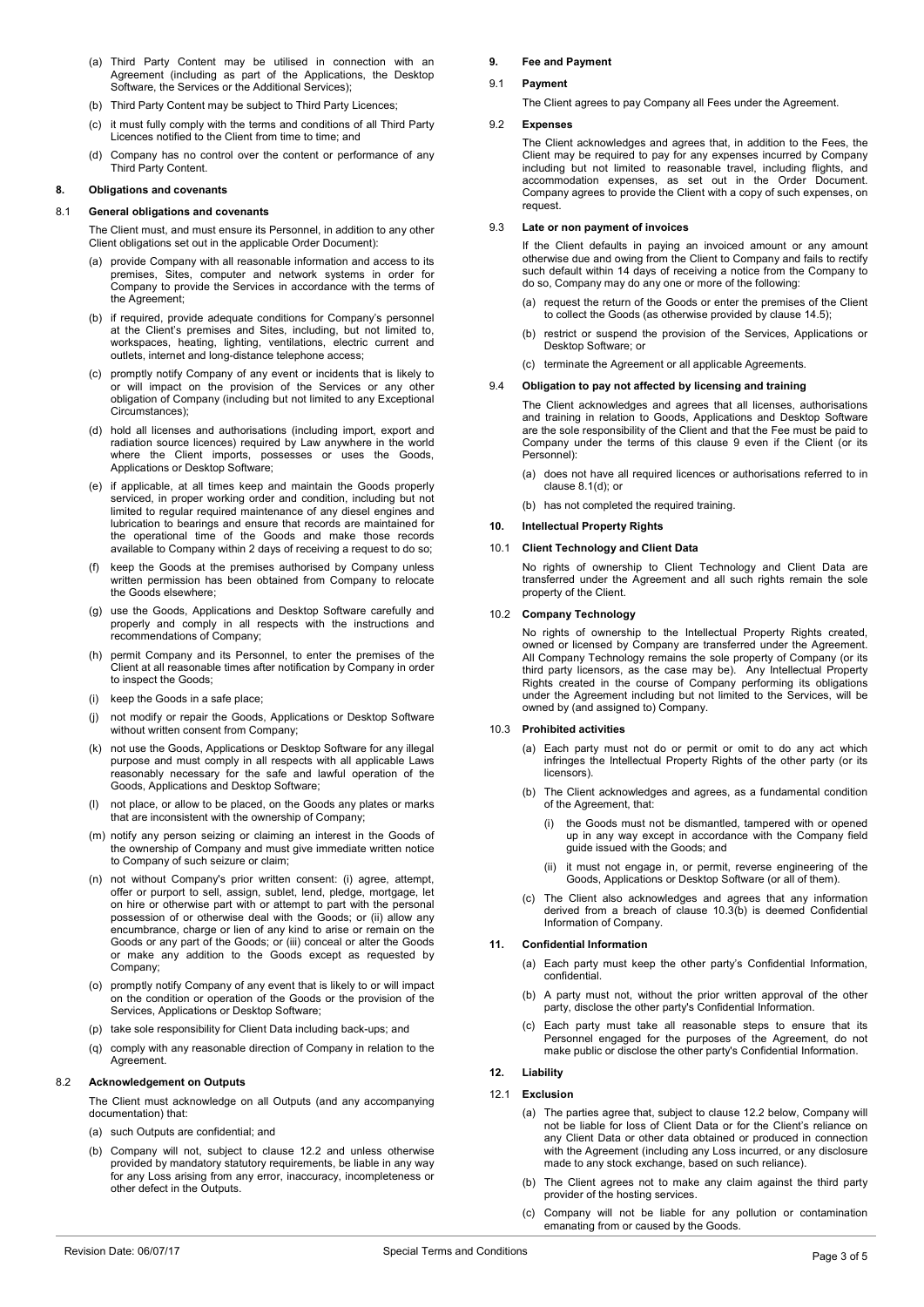## 12.2 **Limitation of liability**

If Company is liable under (or in connection with) an Agreement, then irrespective of anything else in the Agreement or at Law, Company's cumulative liability (whether under contract, tort, equity, statute or otherwise) in the aggregate (to the fullest extent permitted by Law) will in no event exceed the sum of the Fees paid by the Client to Company under the Agreement provided, however, that such limitation and any other limitation or exclusion of liability under the Agreement shall not apply in cases of (i) intent or gross negligence of Company's officers (*gesetzliche Vertreter*), executive employees (*leitende Angestellte*) or vicarious agents (*einfache Erfüllungsgehilfen), (*ii) culpable injury to life,<br>body or health, or (iii) negligent breach of an essential contractual obligation (obligation without whose satisfaction the proper performance of the contract is impossible and on whose satisfaction the contractual partner regularly relies and is entitled to rely) (*wesentliche Vertragspflichten*), in which case Company's liability shall be limited to the foreseeable and typically occurring damage.

### <span id="page-3-7"></span>**13. Indemnity**

The Client agrees to indemnify Company (and to hold Company harmless and keep indemnified) in relation to any and all Loss Company (or its related bodies corporate) incurs (or will incur) as a result of (or in connection with):

- (a) the Client's (or its Personnel's) use of the Goods, Applications or Desktop Software;
- (b) Company seizing or storing the Goods; or
- (c) a person being injured or killed or property being damaged by the Goods or its use,

due to the negligence or wilful misconduct of the Client, resulting from culpable conduct by the Client (or its Personnel).

### **14. Suspension and termination**

### <span id="page-3-3"></span>14.1 **Suspension**

Company may temporarily suspend (in part or in whole) the provision of the Product Solution to the Client if:

- (a) Company is required by Law to do so;
- (b) such suspension is pursuant to clause [9.3](#page-2-5) (late payment of invoice);
- (c) there is an attack on the Reflex HUB or the Reflex HUB is accessed or manipulated by a third party without consent;
- (d) the Client is in breach of any of its obligations under an Agreement; or
- (e) there is another event for which Company reasonably believe that the suspension of provision of the Services or the Applications to the Client is necessary to protect the Reflex HUB, Company network or other customers.

### 14.2 **Effect of suspension**

Suspension in accordance with clause [14.1](#page-3-3) will not affect any right which accrue prior to, or after, suspension of the Client's obligations under the Agreement.

### <span id="page-3-0"></span>14.3 **Termination**

- (a) Company has the right to terminate an Order Document during the Order Term in respect of all, or any specified part, of the Product Solution, where the Client has breached any of its obligations under the Agreement and fails to remedy such breach within 14 days of receiving written notice to remedy the breach.
- <span id="page-3-4"></span>(b) Client has the right, subject to the conditions set out in clause [14.4](#page-3-1) (if applicable) and clause [14.5,](#page-3-2) to terminate an Order Document during the Order Term in respect of all, or any specified part, of the Supply on any date (**proposed termination date**).

### <span id="page-3-5"></span><span id="page-3-1"></span>14.4 **Termination in relation to rental of Goods**

- (a) Where Goods are being rented, the Order Document may only be terminated or partially terminated under claus[e 14.3\(b\)](#page-3-4) if: (i) on or prior to the proposed termination date, Client returns the Goods or the specified part of the Goods, at Client's expense, and in the condition required by clause [8.1\(e\),](#page-2-6) to Company at the specified address; or (ii) the Goods have been lost, and Company has been notified in accordance with clause [3.7\(j\).](#page-1-2)
- (b) Where the Agreement is terminated under this clause [14.4](#page-3-1) as to part only of the Goods, Company will, acting reasonably, determine the amount due for the purposes of clause [14.4\(a\)](#page-3-5) and the revised rent in respect of the remainder of the Goods by reference to the proportion of the value, utility or other relevant measure of the part of the Goods to which termination applies.

### <span id="page-3-6"></span><span id="page-3-2"></span>14.5 **Consequences of termination or expiration**

Upon termination or expiration of an Order Document:

(a) Client must immediately on or prior to the termination or expiration date (as the case may be) deliver any Goods, at Client's expense, to the address specified by Company from time to time or as stated in the Order Document;

- (b) if the Client does not comply with clause [14.5\(a\),](#page-3-6) Company may enter the Client's premises (or the premises of any associated company or agent of the Client) without liability for trespass and retake possession of any Goods;
- (c) any Services or Additional Services will cease;
- (d) any licence to an Application or Desktop Software will terminate;
- (e) all money due by the Client to Company under any Order Document must be paid in full;
- where applicable, Client Data will be deleted from Company servers after a period of 12 months from the date of expiration or termination; the Client may request data to be deleted prior to this period or request for ongoing storage which will be charged on a per Mb basis.

### <span id="page-3-8"></span>14.6 **Survival**

- (a) All obligations of Client under an Agreement will survive the expiration or termination of the Agreement to the extent required for full observance and performance.
- (b) The following clauses survive termination of the Agreements: clause [10](#page-2-7) (Intellectual Property Rights); clause [10.3](#page-2-0) (Confidentiality); clause [12](#page-2-8) (Liability); clause [13](#page-3-7) (Indemnity); clause [14.5](#page-3-2) (Consequences of Termination) and this claus[e 14.6.](#page-3-8)

## **15. Force Majeure**

# 15.1 **Suspension of obligations**

# If a party (**Affected Party**):

- (a) is prevented from, or delayed in, performance an obligation (other than an obligation of the Client to pay money) by an event of Exceptional Circumstance; and
- (b) the Affected Party as soon as possible after the event of Exceptional Circumstance notifies the other party providing particulars of:
	- (i) the event of Exceptional Circumstance;
	- (ii) the anticipated period of delay; and
	- (iii) the action (if any action is reasonably possible) the Affected Party intends to take to mitigate the effect of the delay,

then those obligations of the Affected Party are suspended for the duration of the event of Exceptional Circumstance.

### 15.2 **Obligation on other party**

The party which is not the Affected Party must use all reasonable endeavours to remove or mitigate its Loss arising from, and the effects of, the event of Exceptional Circumstance.

### **16. Notices**

Any notice to be given or made pursuant to the Agreement shall be in writing in the English language and may be signed by the authorised agent of the party giving the same and may be served either:

- (a) personally; or
- (b) by delivering the same by registered post to a party at its registered office or business premises or at any other address of which prior notification shall have been given by the addressee prior to the dispatch of the said notice and any notice given by post shall be deemed to have been received by the addressee at the expiration of two (2) Business Days after the same has been properly posted; or
- (c) by electronic mail, when the sender's computer reports that the message has been delivered to the electronic mail address of the addressee as provided on the party's website or as notified by one party to the other party from time to time; but if delivery is made after 5pm on a Business Day, then it must be treated as being received on the next Business Day.

# **17. Miscellaneous**

## 17.1 **Severability**

If a provision of the Agreement is illegal, invalid, unenforceable or void in a jurisdiction it is severed for that jurisdiction and the remainder of the Agreement has full force and effect and the validity or enforceability of that provision in any other jurisdiction is not affected.

### 17.2 **Application of indemnities**

Subject to any other provision of the Agreement, the indemnities in the Agreement are continuing obligations, independent from the other obligations under the Agreement and continue after the Agreement ends. It is not necessary for a party to incur expense or make payment before enforcing a right of indemnity.

### 17.3 **Taxes**

Client must pay all taxes which may be payable or determinable in connection with the execution, delivery, performance of the Agreement or any payment or receipt contemplated by it.